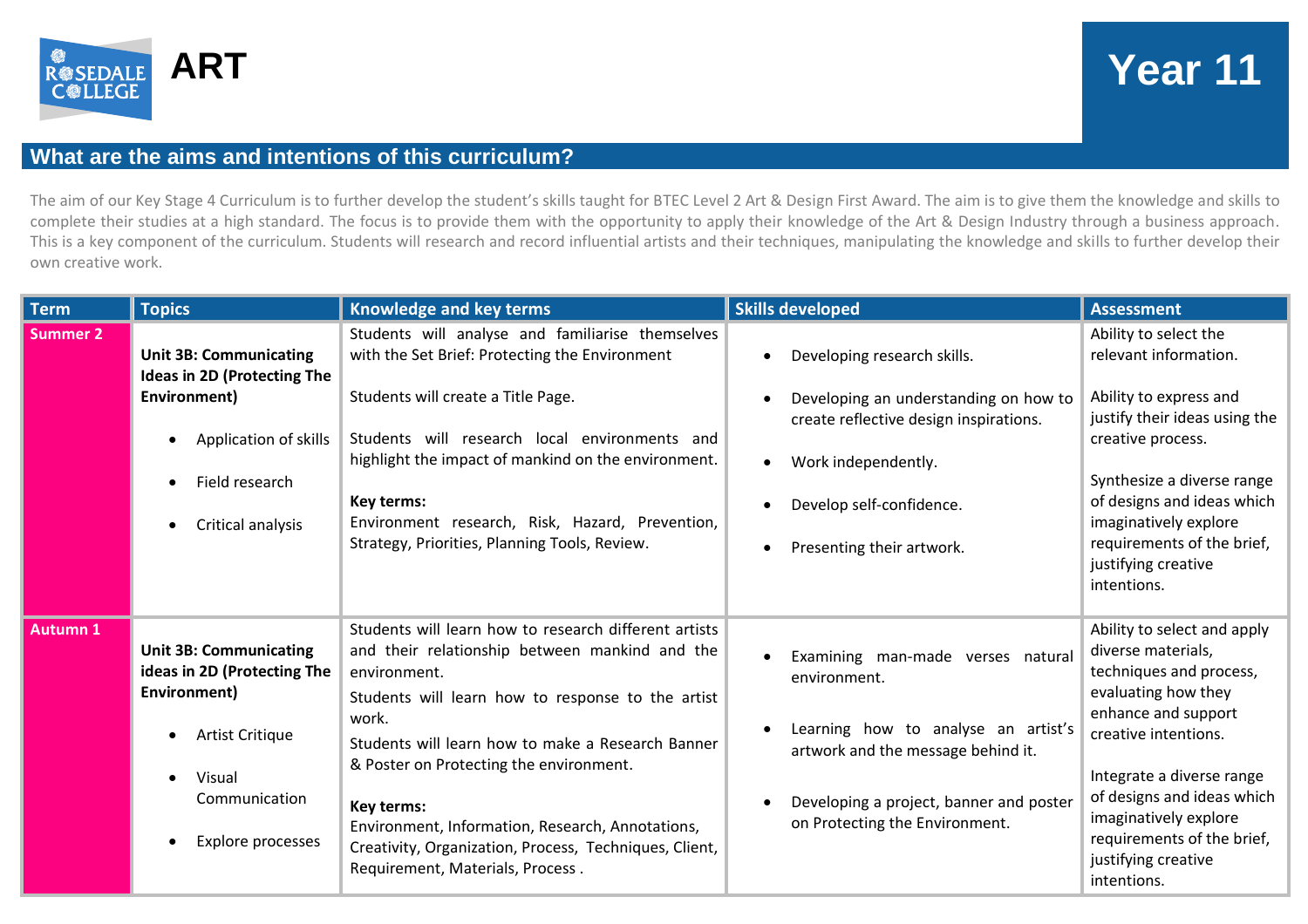| <b>Autumn 2</b> | <b>Unit 3B: Communicating</b><br>ideas in 2D (Protecting The<br>Environment)<br>Design<br>development<br>Material<br>manipulation<br>Product creation                                                                                                                    | Students will learn to research cost and produce<br>summary for community environment events.<br>Students will learn how to produce their final<br>product design.<br>Key terms:<br>Ideas Generation, Experiments, Materials,<br>Techniques, Review, Progress, Intentions, Client<br>requirements, Creativity, Message,<br>Communication.                                                                                                                                                                                                                                                                                                       | $\bullet$                                        | Researching different costs and budgets.<br>Producing a response to a client brief.<br>Recording the development and project<br>management process.                                                                                                                                                                                                                                                                                                                                                                     | Demonstrate an<br>understanding of a clients<br>needs.<br>Produce a creative<br>outcome, showing an<br>imaginative exploration in<br>meeting the requirements<br>of the brief.                                                                                                             |
|-----------------|--------------------------------------------------------------------------------------------------------------------------------------------------------------------------------------------------------------------------------------------------------------------------|-------------------------------------------------------------------------------------------------------------------------------------------------------------------------------------------------------------------------------------------------------------------------------------------------------------------------------------------------------------------------------------------------------------------------------------------------------------------------------------------------------------------------------------------------------------------------------------------------------------------------------------------------|--------------------------------------------------|-------------------------------------------------------------------------------------------------------------------------------------------------------------------------------------------------------------------------------------------------------------------------------------------------------------------------------------------------------------------------------------------------------------------------------------------------------------------------------------------------------------------------|--------------------------------------------------------------------------------------------------------------------------------------------------------------------------------------------------------------------------------------------------------------------------------------------|
| <b>Spring 1</b> | <b>Unit 6: Investigating</b><br>contextual references in<br><b>Art (The Competition)</b><br>Analysing Art<br>$\bullet$<br>Movements and<br><b>Styles</b><br><b>Experimenting with</b><br>techniques<br><b>Observational skills</b><br>and application<br>Emotive colours | Students will learn to analyse and familiarise the Set<br>Brief: The Competition.<br>Students will learn how to create a Title Page.<br>Students will learn how to use different Art<br>Movements and different artists as a source of<br>inspiration.<br>Key terms:<br>Annotate, Analyze, Colour, Shape, Emotion,<br>Techniques, Materials, Message, Creativity.<br>Names of the different Art Movements: Cubism,<br>Surrealism, Impressionism and Post Impressionism,<br>Fauvism, Dadaism, Optical Art, Pop Art, Pointillism,<br>Arts and Crafts, Expressionism and Abstract<br>Expressionism, Futurism, Art Nouveau and<br>Contemporary Art. | $\bullet$<br>$\bullet$<br>$\bullet$<br>$\bullet$ | Researching different artists and Art<br>Movements.<br>Visually analyse the artwork of different<br>artists.<br>Using different artists and Art<br>Movements as an inspiration to create<br>artwork.<br>Developing their technical skills through<br>the observation and experimentation of<br>the different artist's techniques.<br>Experimenting with materials,<br>techniques and processes.<br>Using different fine art materials.<br>Using the techniques and processes as a<br>tool to develop their own artwork. | Demonstrate the ability to<br>explain the characteristics<br>and techniques used by<br>the different artists/Art<br>Movements.<br>Demonstrate an<br>understanding of the<br>message/emotion behind<br>the artist artwork.<br>Be able to describe and<br>analyze an artist/art<br>movement. |